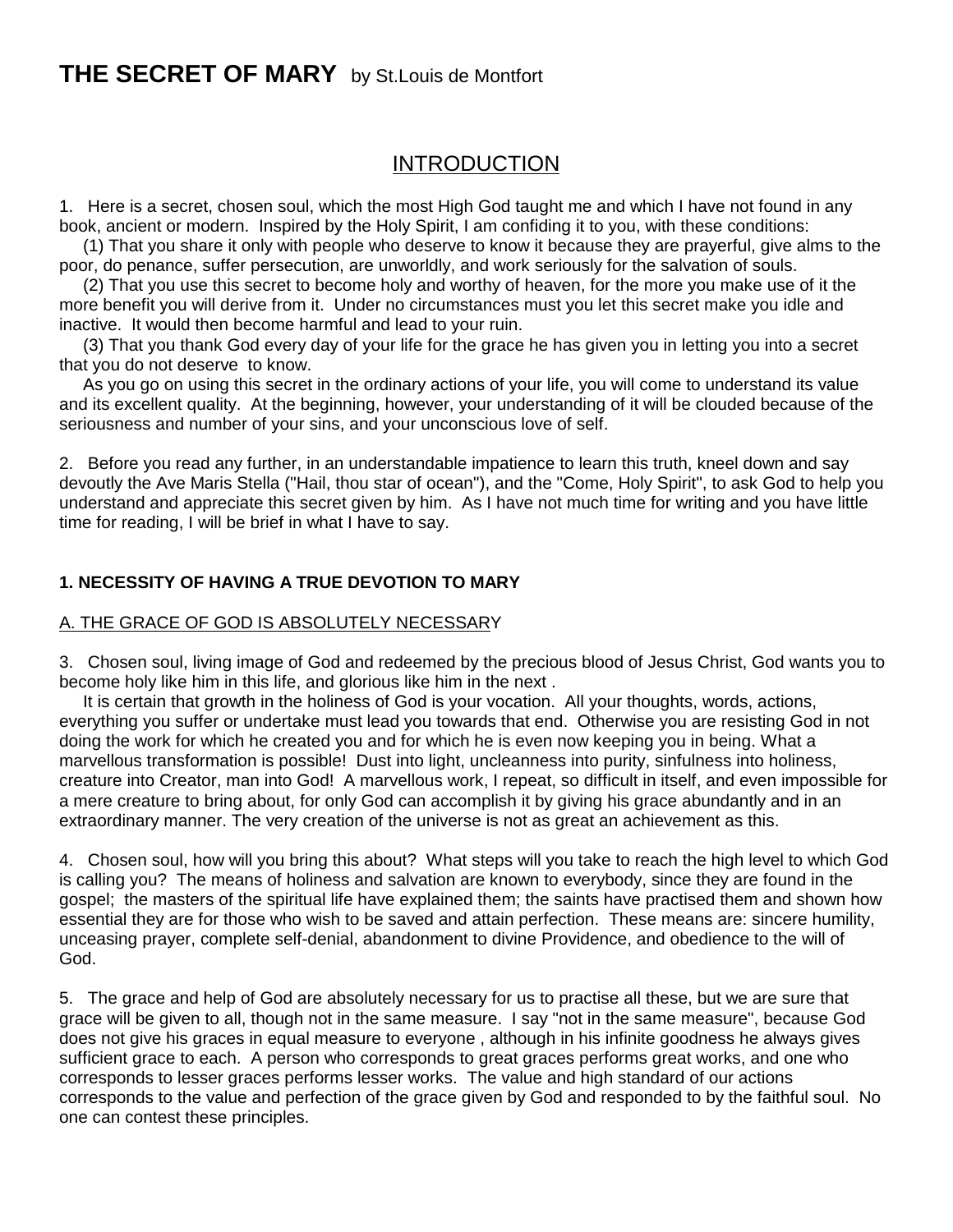## B. TO FIND THE GRACE OF GOD, WE MUST DISCOVER MARY

6. It all comes to this, then. We must discover a simple means to obtain from God the grace needed to become holy. It is precisely this I wish to teach you. My contention is that you must first discover Mary if you would obtain this grace from God.

#### 7. Let me explain:

 (1) Mary alone found grace with God for herself and for every individual person . No patriarch or prophet or any other holy person of the Old Law could manage to find this grace.

8. (2) It was Mary who gave existence and life to the author of all grace, and because of this she is called the "Mother of Grace".

9. (3) God the Father, from whom, as from its essential source, every perfect gift and every grace come down to us, gave her every grace when he gave her his Son. Thus, as St Bernard says, the will of God is manifested to her in Jesus and with Jesus.

10. (4) God chose her to be the treasurer, the administrator and the dispenser of all his graces, so that all his graces and gifts pass through her hands. Such is the power that she has received from him that, according to St Bernardine, she gives the graces of the eternal Father, the virtues of Jesus Christ, and the gifts of the Holy Spirit to whom she wills, as and when she wills, and as much as she wills.

11. (5) As in the natural life a child must have a father and a mother, so in the supernatural life of grace a true child of the Church must have God for his Father and Mary for his mother. If he prides himself on having God for his Father but does not give to Mary the tender affection of a true child, he is an impostor and his father is the devil.

12. (6) Since Mary produced the head of the elect, Jesus Christ, she must also produce the members of that head, that is, all true Christians. A mother does not conceive a head without members, nor members without a head. If anyone, then, wishes to become a member of Jesus Christ, and consequently be filled with grace and truth , he must be formed in Mary through the grace of Jesus Christ, which she possesses with a fullness enabling her to communicate it abundantly to true members of Jesus Christ, her true children.

13. (7) The Holy Spirit espoused Mary and produced his greatest work, the incarnate Word, in her, by her and through her. He has never disowned her and so he continues to produce every day, in a mysterious but very real manner, the souls of the elect in her and through her.

14. (8) Mary received from God a unique dominion over souls enabling her to nourish them and make them more and more godlike. St Augustine went so far as to say that even in this world all the elect are enclosed in the womb of Mary, and that their real birthday is when this good mother brings them forth to eternal life. Consequently, just as an infant draws all its nourishment from its mother, who gives according to its needs, so the elect draw their spiritual nourishment and all their strength from Mary.

15. (9) It was to Mary that God the Father said, "Dwell in Jacob", that is, dwell in my elect who are typified by Jacob. It was to Mary that God the Son said, "My dear Mother, your inheritance is in Israel", that is, in the elect. It was to Mary that the Holy Spirit said,"Place your roots in my elect". Whoever, then, is of the chosen and predestinate will have the Blessed Virgin living within him, and he will let her plant in his very soul the roots of every virtue, but especially deep humility and ardent charity.

16. (10) Mary is called by St Augustine, and is indeed, the "living mould of God" . In her alone the God-man has formed in his human nature without losing any feature of the Godhead. In her alone, by the grace of Jesus Christ, man is made godlike as far as human nature is capable of it.

A sculptor can make a statue or a life-like model in two ways:

 (i) By using his skill, strength, experience and good tools to produce a statue out of hard, shapeless matter;

(ii)By making a cast of it in a mould. The first way is long and involved and open to all sorts of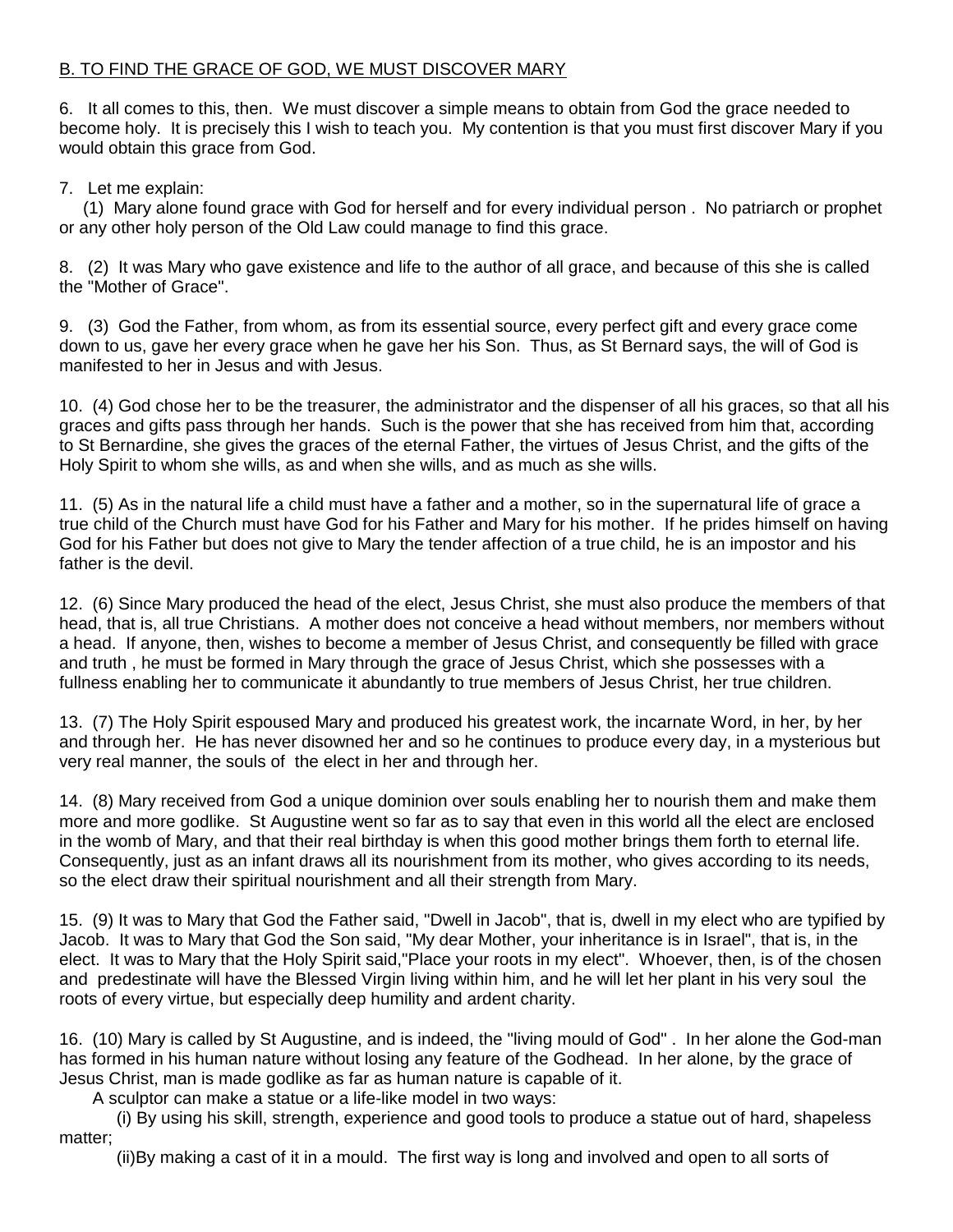accidents. It only needs a faulty stroke of the chisel or hammer to ruin the whole work.

 The second is quick, easy, straightforward, almost effortless and inexpensive, but the mould must be perfect and true to life and the material must be easy to handle and offer no resistance.

17. Mary is the great mould of God, fashioned by the Holy Spirit to give human nature to a Man who is God by the hypostatic union, and to fashion through grace men who are like to God. No godly feature is missing from this mould. Everyone who casts himself into it and allows himself to be moulded will acquire every feature of Jesus Christ, true God, with little pain or effort, as befits his weak human condition. He will take on a faithful likeness to Jesus with no possibility of distortion, for the devil has never had and never will have any access to Mary, the holy and immaculate Virgin, in whom there is not the least suspicion of a stain of sin.

18. Dear friend, what a difference there is between a soul brought up in the ordinary way to resemble Jesus Christ by people who, like sculptors, rely on their own skill and industry, and a soul thoroughly tractable, entirely detached, most ready to be moulded in her by the working of the Holy Spirit. What blemishes and defects, what shadows and distortions, what natural and human imperfections are found in the first soul, and what a faithful and divine likeness to Jesus is found in the second!

19. There is not and there will never be, either in God's creation or in his mind, a creature in whom he is so honoured as in the most Blessed Virgin Mary, not excepting even the saints, the cherubim or the highest Seraphim in heaven.

 Mary is God's garden of Paradise, his own unspeakable world, into which his Son entered to do wonderful things, to tend it and to take his delight in it. He created a world for the wayfarer, that is, the one we are living in. He created a second world - Paradise - for the Blessed. He created a third for himself, which he named Mary. She is a world unknown to most mortals here on earth. Even the angels and saints in heaven find her incomprehensible, and are lost in admiration of a God who is so exalted and so far above them, so distant from them, and so enclosed in Mary, his chosen world, that they exclaim: "Holy, holy, holy" unceasingly.

20. Happy, indeed sublimely happy, is the person to whom the Holy Spirit reveals the secret of Mary, thus imparting to him true knowledge of her. Happy the person to whom the Holy Spirit opens this enclosed garden for him to enter, and to whom the Holy Spirit gives access to this sealed fountain where he can draw water and drink deep draughts of the living waters of grace. That person will find only grace and no creature in the most lovable Virgin Mary. But he will find that the infinitely holy and exalted God is at the same time infinitely solicitous for him and understands his weaknesses. Since God is everywhere, he can be found everywhere, even in hell. But there is no place where God can be more present to his creature and more sympathetic to human weakness than in Mary. It was indeed for this very purpose that he came down from heaven. Everywhere else he is the Bread of the strong and the Bread of angels, but living in Mary he is the Bread of children.

21. Let us not imagine, then, as some misguided teachers do, that Mary being simply a creature would be a hindrance to union with the Creator. Far from it, for it is no longer Mary who lives but Jesus Christ himself, God alone, who lives in her. Her transformation into God far surpasses that experienced by St Paul and other saints, more than heaven surpasses the earth.

 Mary was created only for God, and it is unthinkable that she should reserve even one soul for herself. On the contrary she leads every soul to God and to union with him. Mary is the wonderful echo of God. The more a person joins himself to her, the more effectively she unites him to God. When we say "Mary", she re-echoes "God".

 When, like St Elizabeth, we call her blessed, she gives the honour to God. If those misguided ones who were so sadly led astray by the devil, even in their prayer-life, had known how to discover Mary, and Jesus through her, and God through Jesus,they would not have had such terrible falls. The saints tell us that when we have once found Mary, and through Mary Jesus, and through Jesus God the Father, then we have discovered every good. When we say "every good", we except nothing. "Every good" includes every grace, continuous friendship with God, every protection against the enemies of God, possession of truth to counter every falsehood, endless benefits and unfailing headway against the hazards we meet on the way to salvation, and finally every consolation and joy amid the bitter afflictions of life.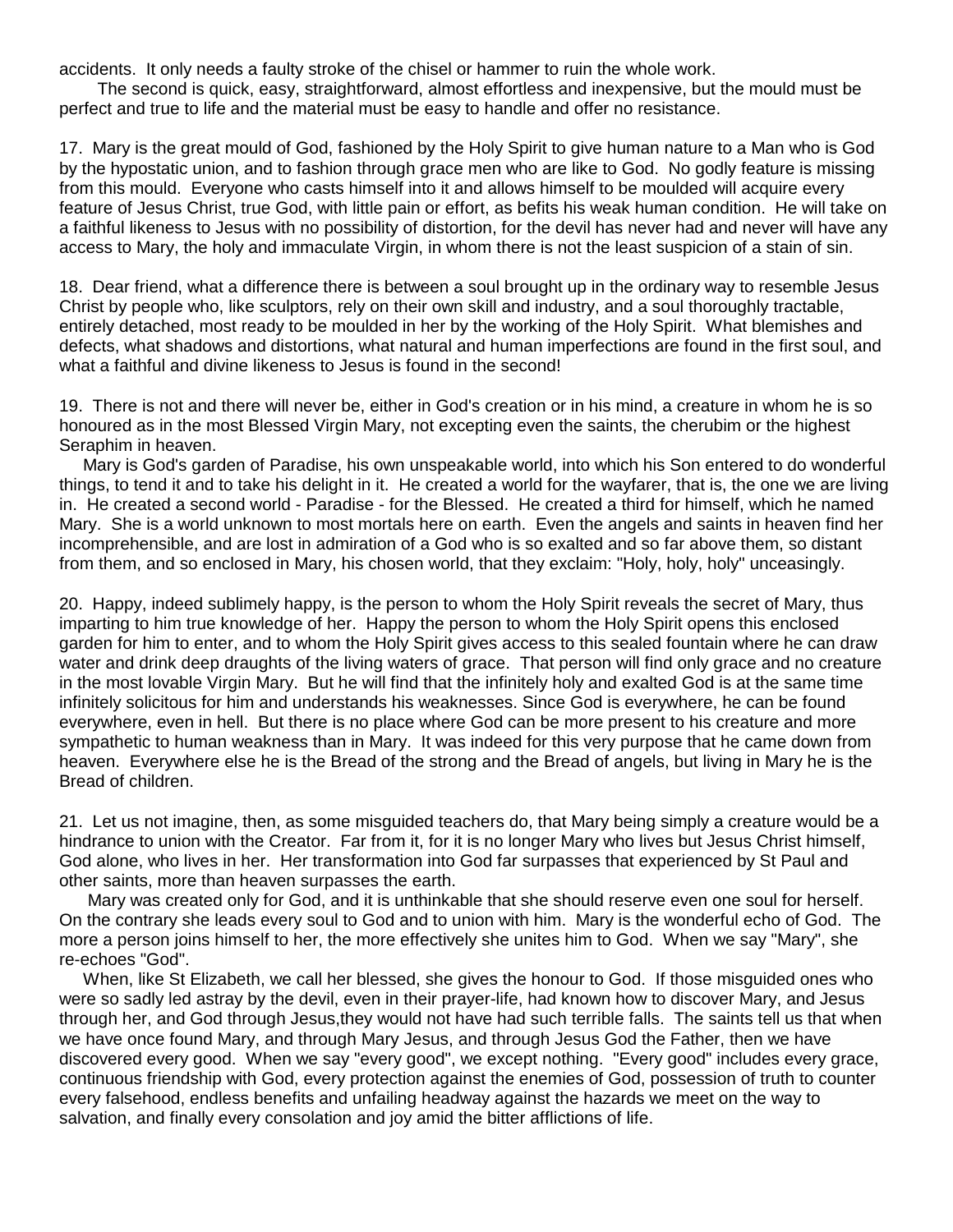22. This does not mean that one who has discovered Mary through a genuine devotion is exempt from crosses and sufferings. Far from it! One is tried even more than others, because Mary, as Mother of the living, gives to all her children splinters of the tree of life, which is the Cross of Jesus. But while meting out crosses to them she gives the grace to bear them with patience, and even with joy. In this way, the crosses she sends to those who trust themselves to her are rather like sweetmeats, i.e. "sweetened" crosses rather than "bitter" ones. If from time to time they do taste the bitterness of the chalice from which we must drink to become proven friends of God, the consolation and joy which their Mother sends in the wake of their sorrows creates in them a strong desire to carry even heavier and still more bitter crosses.

#### C. A TRUE DEVOTION TO THE BLESSED VIRGIN IS INDISPENSABLE

23. The difficulty, then, is how to arrive at the true knowledge of the most holy Virgin and so find grace in abundance through her. God, as the absolute Master, can give directly what he ordinarily dispenses only through Mary, and it would be rash to deny that he sometimes does so. However, St Thomas assures us that, following the order established by his divine Wisdom, God ordinarily imparts his graces to men through Mary. Therefore, if we wish to go to him, seeking union with him, we must use the same means which he used in coming down from heaven to assume our human nature and to impart his graces to us. That means was a complete dependence on Mary his Mother, which is true devotion to her.

## **2. WHAT PERFECT DEVOTION TO MARY CONSISTS IN**

## A. SOME TRUE DEVOTIONS TO THE BLESSED VIRGIN MARY

24. There are indeed several true devotions to our Lady. I do not intend treating of those which are false.

25. The first consists in fulfilling the duties of our Christian state, avoiding all mortal sin, performing our actions for God more through love than through fear, praying to our Lady occasionally, and honouring her as the Mother of God, but without our devotion to her being exceptional.

26. The second consists in entertaining for our Lady deeper feelings of esteem and love, of confidence and veneration. This devotion inspires us to join the confraternities of the Holy Rosary and the Scapular, to say the five or fifteen decades of the Rosary, to venerate our Lady's pictures and shrines, to make her known to others, and to enrol in her sodalities. This devotion, in keeping us from sin, is good, holy and praiseworthy, but it is not as perfect as the third, nor as effective in detaching us from creatures, or in practising that self-denial necessary for union with Jesus Christ.

27. The third devotion to our Lady is one which is unknown to many and practised by very few. This is the one I am about to present to you.

## B. THE PERFECT PRACTICE OF DEVOTION TO MARY

1. What it consists in

28. Chosen soul, this devotion consists in surrendering oneself in the manner of a slave to Mary, and to Jesus through her, and then performing all our actions with Mary, in Mary, through Mary, and for Mary. Let me explain this statement further.

29. We should choose a special feast-day on which to give ourselves. Then, willingly and lovingly and under no constraint, we consecrate and sacrifice to her unreservedly our body and soul. We give to her our material possessions, such as house, family, income, and even the inner possessions of our soul, namely, our merits, graces, virtues and atonements.

 Notice that in this devotion we sacrifice to Jesus through Mary all that is most dear to us, that is, the right to dispose of ourselves, of the value of our prayers and alms, of our acts of self-denial and atonements. This is a sacrifice which no religious order would require of its members. We leave everything to the free disposal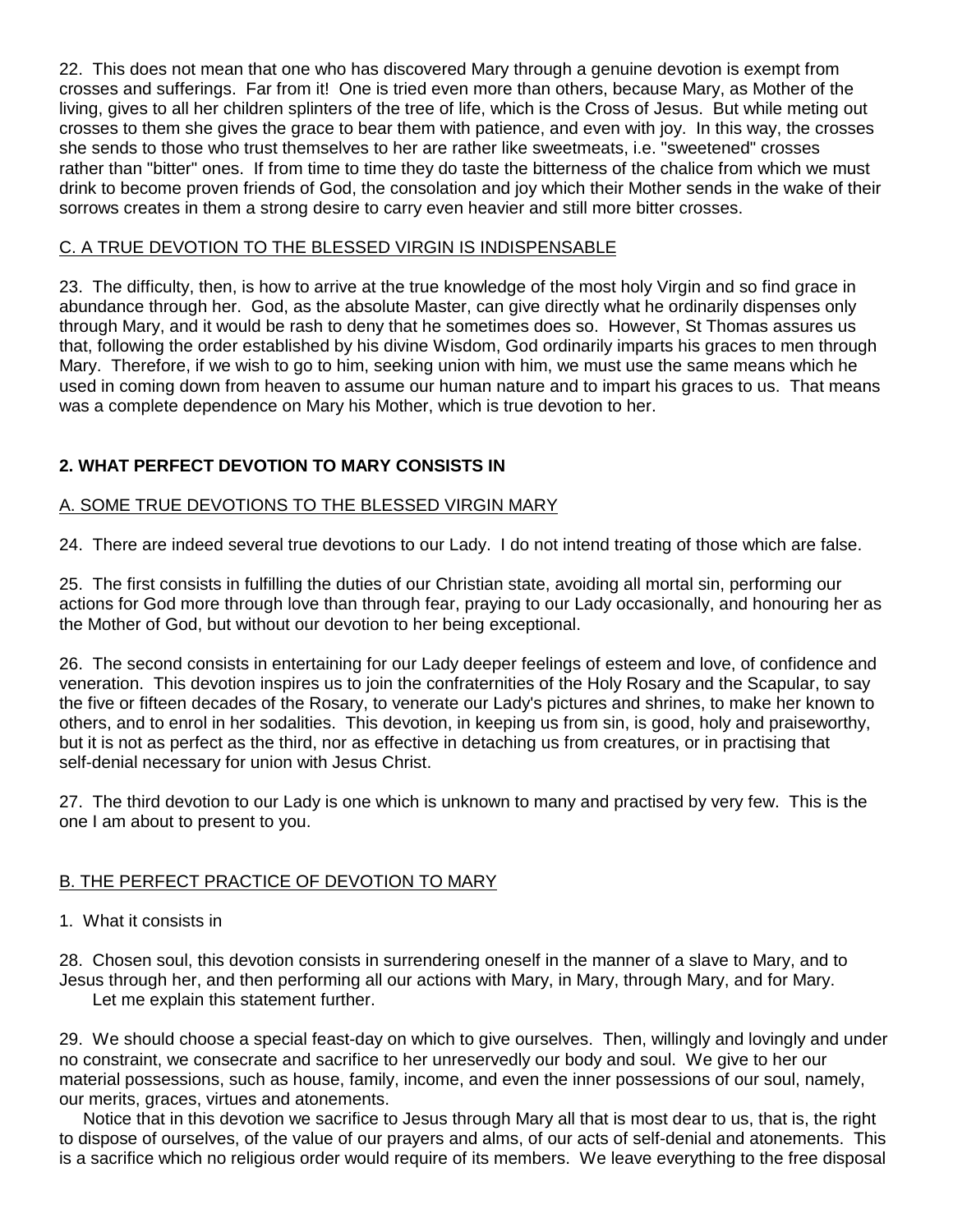of our Lady, for her to use as she wills for the greater glory of God, of which she alone is perfectly aware.

30. We leave to her the right to dispose of all the satisfactory and prayer value of our good deeds, so that, after having done so and without going so far as making a vow, we cease to be master over any good we do. Our Lady may use our good deeds either to bring relief or deliverance to a soul in purgatory, or perhaps to bring a change of heart to a poor sinner.

31. By this devotion we place our merits in the hands of our Lady, but only that she may preserve, increase and embellish them, since merit for increase of grace and glory cannot be handed over to any other person. But we give to her all our prayers and good works, inasmuch as they have intercessory and atonement value, for her to distribute and apply to whom she pleases. If, after having thus consecrated ourselves to our Lady, we wish to help a soul in purgatory, rescue a sinner, or assist a friend by a prayer, an alms, an act of self-denial or an act of self-sacrifice, we must humbly request it of our Lady, abiding always by her decision, which of course remains unknown to us. We can be fully convinced that the value of our actions, being dispensed by that same hand which God himself uses to distribute his gifts and graces to us, cannot fail to be applied for his greatest glory.

32. I have said that this devotion consists in adopting the status of a slave with regard to Mary. We must remember that there are three kinds of slavery.

There is, first, a slavery based on nature. All men, good and bad alike, are slaves of God in this sense.

 The second is a slavery of compulsion. The devils and the damned are slaves of God in this second sense.

 The third is a slavery of love and free choice. This is the kind chosen by one who consecrates himself to God through Mary, and this is the most perfect way for us human beings to give ourselves to God, our Creator.

33. Note that there is a vast difference between a servant and a slave. A servant claims wages for his services, but a slave can claim no reward. A servant is free to leave his employer when he likes and serves him only for a time, but a slave belongs to his master for life and has no right to leave him. A servant does not give his employer a right of life and death over him, but a slave is so totally committed that his master can put him to death without fearing any action by the law.

 It is easy to see, then, that no dependence is so absolute as that of a person who is a slave by compulsion. Strictly speaking, no man should be dependent to this extent on anyone except his Creator. We therefore do not find this kind of slavery among Christians, but only among Muslims and pagans.

34. But happy, very happy indeed, will the generous person be who, prompted by love, consecrates himself entirely to Jesus through Mary as their slave, after having shaken off by baptism the tyrannical slavery of the devil.

2. The excellence of this practice of devotion

35. I would need much more enlightenment from heaven to describe adequately the surpassing merit of this devotional practice. I shall limit myself to these few remarks:

 1. In giving ourselves to Jesus through Mary's hands, we imitate God the Father, who gave us his only Son through Mary, and who imparts his graces to us only through Mary. Likewise we imitate God the Son, who by giving us his example for us to follow, inspires us to go to him using the same means he used in coming to us, that is, through Mary. Again, we imitate the Holy Spirit, who bestows his graces and gifts upon us through Mary. "Is it not fitting," remarks St Bernard, "that grace should return to its author by the same channel that conveyed it to us?"

36. 2. In going to Jesus through Mary, we are really paying honour to our Lord, for we are showing that, because of our sins, we are unworthy to approach his infinite holiness directly on our own. We are showing that we need Mary, his holy Mother, to be our advocate and mediatrix with him who is our Mediator. We are going to Jesus as Mediator and Brother, and at the same time humbling ourselves before him who is our God and our Judge. In short, we are practising humility, something which always gladdens the heart of God.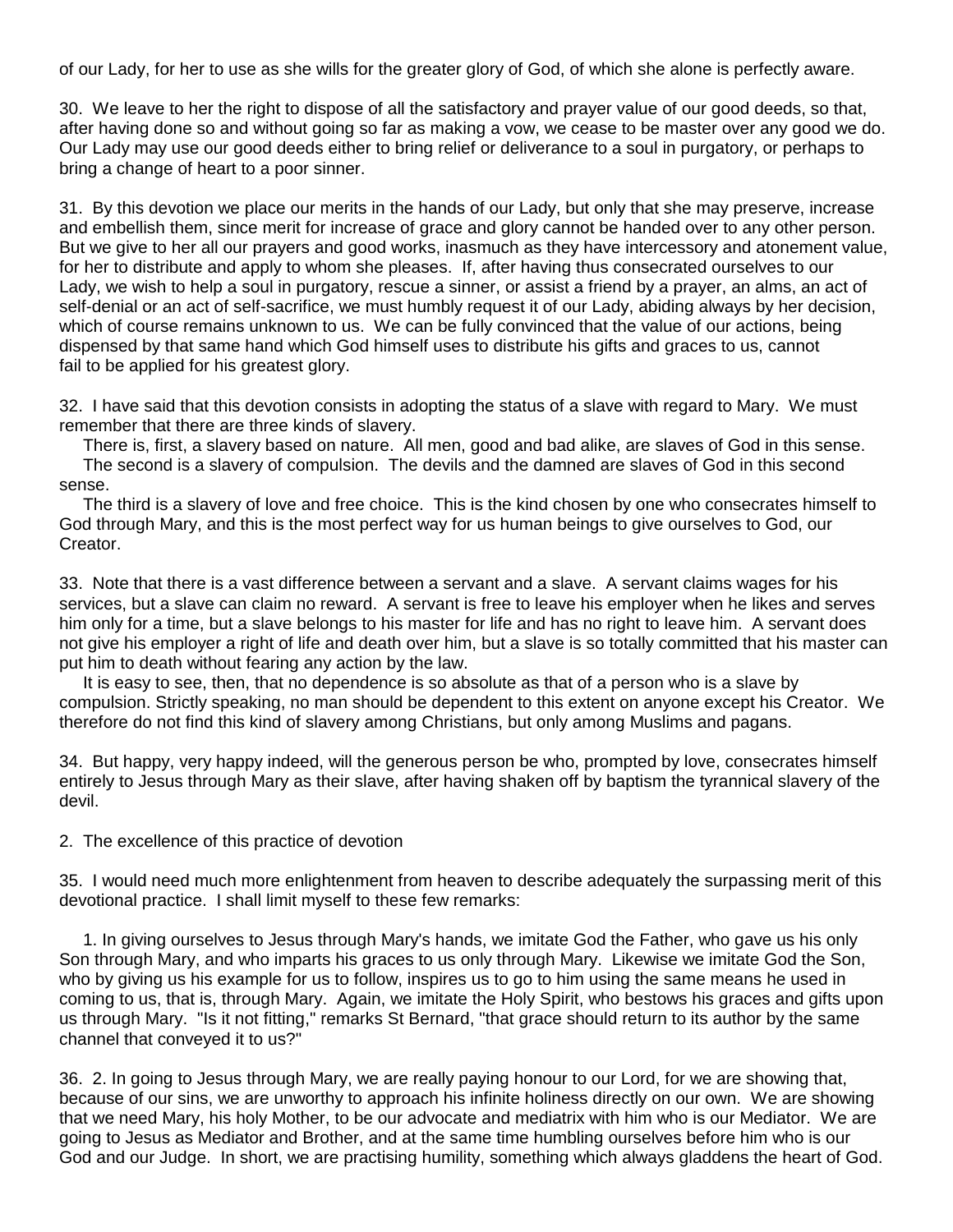37. 3. Consecrating ourselves in this way to Jesus through Mary implies placing our good deeds in Mary's hands. Now, although these deeds may appear good to us, they are often defective, and not worthy to be considered and accepted by God, before whom even the stars lack brightness.

 Let us pray, then, to our dear Mother and Queen that having accepted our poor present, she may purify it, sanctify it, beautify it, and so make it worthy of God. Any good our soul could produce is of less value to God our Father, in winning his friendship and favour, than a worm-eaten apple would be in the sight of a king, when presented by a poor peasant to his royal master as payment for the rent of his farm. But what would the peasant do if he were wise and if he enjoyed the esteem of the queen? Would he not present his apple first to her, and would she not, out of kindness to the poor man and out of respect for the king, remove from the apple all that was maggoty and spoilt, place it on a golden dish, and surround it with flowers? Could the king then refuse the apple? Would he not accept it most willingly from the hands of his queen who showed such loving concern for that poor man? "If you wish to present something to God, no matter how small it may be," says St Bernard, "place it in the hands of Mary to ensure its certain acceptance."

38. Dear God, how everything we do comes to so very little! But let us adopt this devotion and place everything in Mary's hands. When we have given her all we possibly can, emptying ourselves completely to do her honour, she far surpasses our generosity and gives us very much for very little. She enriches us with her own merits and virtues. She places our gift on the golden dish of her charity and clothes us, as Rebecca clothed Jacob, in the beautiful garments of her first-born and only Son, Jesus Christ, which are his merits, and which are at her disposal. Thus, as her servants and slaves, stripping ourselves of everything to do her honour, we are clad by her in double garments - namely, the garments, adornments, perfumes, merits and virtues of Jesus and Mary. These are imparted to the soul of the slave who has emptied himself and is resolved to remain in that state.

39. 4. Giving ourselves in this way to our Lady is a practice of charity towards our neighbour of the highest possible degree, because in making ourselves over to Mary, we give her all that we hold most dear and we let her dispose of it as she wishes in favour of the living and the dead.

40. 5. In adopting this devotion, we put our graces, merits and virtues into safe keeping by making Mary the depositary of them. It is as if we said to her,"See, my dear Mother, here is the good that I have done through the grace of your dear Son. I am not capable of keeping it, because of my weakness and inconstancy, and also because so many wicked enemies are assailing me day and night. Alas, every day we see cedars of Lebanon fall into the mire, and eagles which had soared towards the sun become birds of darkness, a thousand of the just falling to the left and ten thousand to the right. But, most powerful Queen, hold me fast lest I fall. Keep a guard on all my possessions lest I be robbed of them. I entrust all I have to you, for I know well who you are, and that is why I confide myself entirely to you. You are faithful to God and man, and you will not suffer anything I entrust to you to perish. You are powerful, and nothing can harm you or rob you of anything you hold."

 "When you follow Mary you will not go astray; when you pray to her, you will not despair; when your mind is on her, you will not wander; when she holds you up, you will not fall; when she protects you, you will have no fear; when she guides you, you will feel no fatigue; when she is on your side, you will arrive safely home" (Saint Bernard). And again, "She keeps her Son from striking us; she prevents the devil from harming us; she preserves virtue in us; she prevents our merits from being lost and our graces from receding." These words of St Bernard explain in substance all that I have said. Had I but this one motive to impel me to choose this devotion, namely, that of keeping me in the grace of God and increasing that grace in me, my heart would burn with longing for it.

41. This devotion makes the soul truly free by imbuing it with the liberty of the children of God. Since we lower ourselves willingly to a state of slavery out of love for Mary, our dear Mother, she out of gratitude opens wide our hearts enabling us to walk with giant strides in the way of God's commandments. She delivers our souls from weariness, sadness and scruples. It was this devotion that our Lord taught to Mother Agnes de Langeac, a religious who died in the odour of sanctity, as a sure way of being freed from the severe suffering and confusion of mind which afflicted her. "Make yourself," she said, "my Mother's slave and wear her little chain." She did so, and from that time onwards her troubles ceased.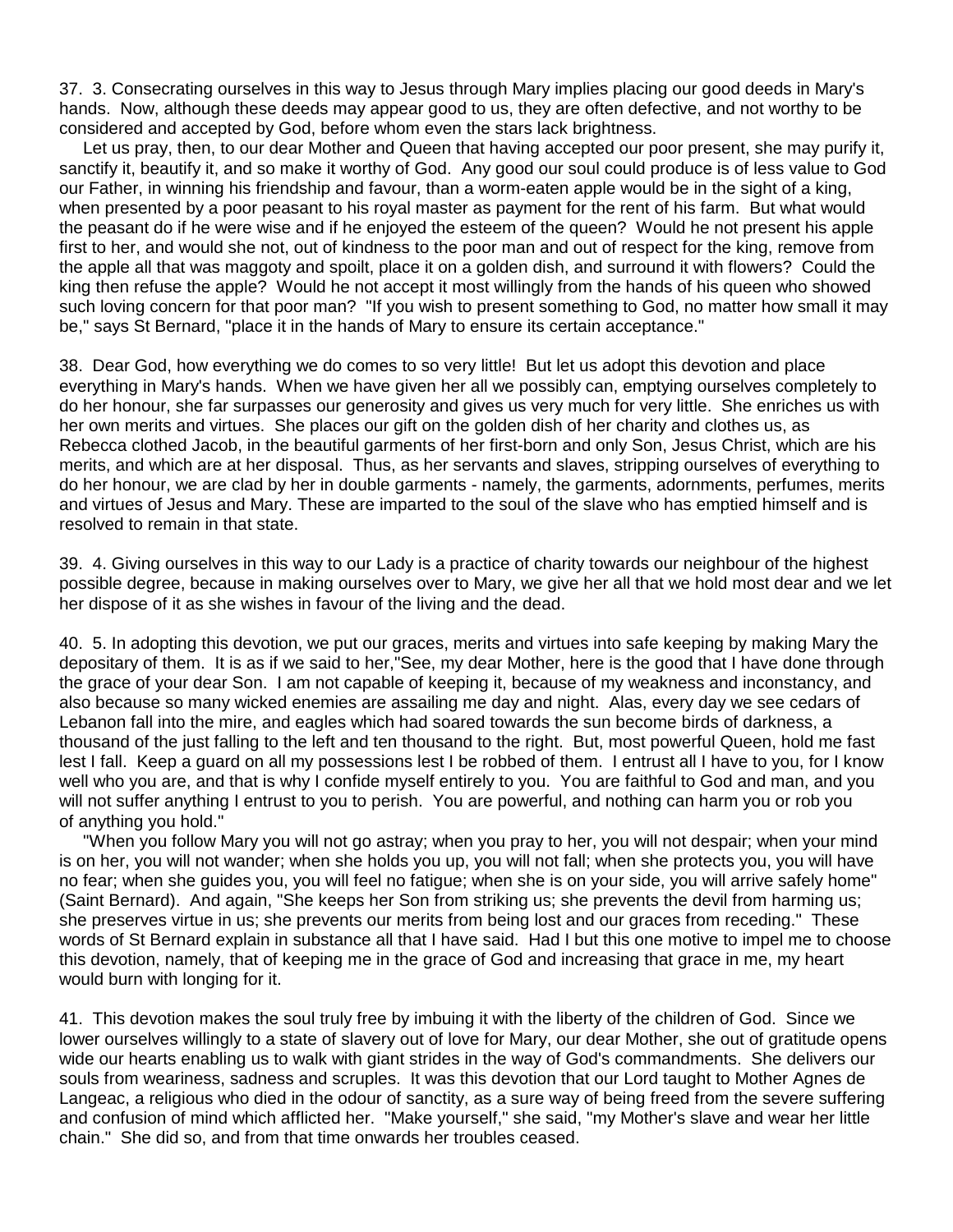42. To prove that this devotion is authoritatively sanctioned, we need only recall the bulls of the popes and the pastoral letters of bishops recommending it, as well as the indulgences accorded to it, the confraternities founded to promote it, and the examples of many saints and illustrious people who have practised it. But I do not see any necessity to record them here.

3. The interior constituents of this consecration and its spirit

43. I have already said that this devotion consists in performing all our actions with Mary, in Mary, through Mary, and for Mary.

44. It is not enough to give ourselves just once as a slave to Jesus through Mary; nor is it enough to renew that consecration once a month or once a week. That alone would make it just a passing devotion and would not raise the soul to the level of holiness which it is capable of reaching. It is easy to enrol in a confraternity; easy to undertake this devotion, and say every day the few vocal prayers prescribed. The chief difficulty is to enter into its spirit, which requires an interior dependence on Mary, and effectively becoming her slave and the slave of Jesus through her. I have met many people who with admirable zeal have set about practising exteriorly this holy slavery of Jesus and Mary, but I have met only a few who have caught its interior spirit, and fewer still who have persevered in it.

#### **Act with Mary**

45. 1. The essential practice of this devotion is to perform all our actions with Mary. This means that we must take her as the accomplished model for all we have to do.

46. Before undertaking anything, we must forget self and abandon our own views. We must consider ourselves as a mere nothing before God, as being personally incapable of doing anything supernaturally worthwhile or anything conducive to our salvation. We must have habitual recourse to our Lady, becoming one with her and adopting her intentions, even though they are unknown to us. Through Mary we must adopt the intentions of Jesus. In other words, we must become an instrument in Mary's hands for her to act in us and do with us what she pleases, for the greater glory of her Son; and through Jesus for the greater glory of the Father. In this way , we pursue our interior life and make spiritual progress only in dependence on Mary.

## **Act in Mary**

47. 2. We must always act in Mary, that is to say, we must gradually acquire the habit of recollecting ourselves interiorly and so form within us an idea or a spiritual image of Mary. She must become, as it were, an Oratory for the soul where we offer up our prayers to God without fear of being ignored. She will be as a Tower of David for us where we can seek safety from all our enemies. She will be a burning lamp lighting up our inmost soul and inflaming us with love for God. She will be a sacred place of repose where we can contemplate God in her company. Finally Mary will be the only means we will use in going to God, and she will become our intercessor for everything we need. When we pray we will pray in Mary. When we receive Jesus in Holy Communion we will place him in Mary for him to take his delight in her. If we do anything at all, it will be in Mary, and in this way Mary will help us to forget self everywhere and in all things.

## **Act through Mary**

48. 3. We must never go to our Lord except through Mary, using her intercession and good standing with him. We must never be without her when praying to Jesus.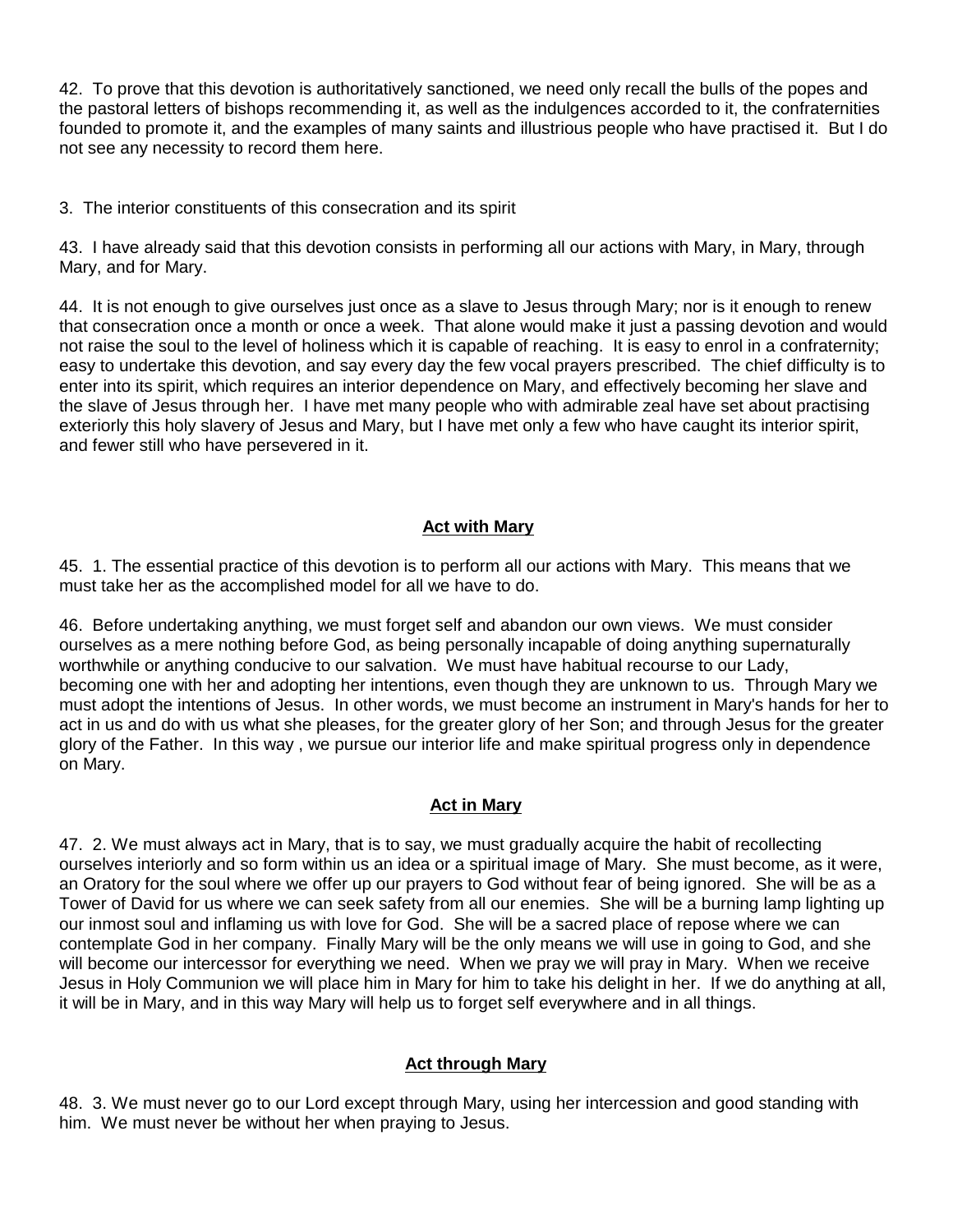## **Act for Mary**

49. 4. We must perform all our actions for Mary, which means that as slaves of this noble Queen we will work only for her, promoting her interests and her high renown, and making this the first aim in all our acts, while the glory of God will always be our final end. In everything we must renounce self-love because more often than not, without our being aware of it, selfishness sets itself up as the end of all we work for. We should often repeat from the depths of our heart: "Dear Mother, it is to please you that I go here or there, that I do this or that, that I suffer this pain or this injury."

50. Beware, chosen soul, of thinking that it is more perfect to direct your work and intention straight to Jesus or straight to God. Without Mary, your work and your intention will be of little value. But if you go to God through Mary, your work will become Mary's work, and consequently will be most noble and most worthy of God.

51. Again, beware of doing violence to yourself, endeavouring to experience pleasure in your prayers and good deeds. Pray and act always with something of that pure faith which Mary showed when on earth, and which she will share with you as time goes on. Poor little slave, let your sovereign Queen enjoy the clear sight of God, the raptures, delights, satisfactions and riches of heaven. Content yourself with a pure faith, which is accompanied by repugnance, distractions, weariness and dryness. Let your prayer be: "To whatever Mary my Queen does in heaven, I say Amen, so be it." We cannot do better than this for the time being.

52. Should you not savour immediately the sweet presence of the Blessed Virgin within you, take great care not to torment yourself. For this is a grace not given to everyone, and even when God in his great mercy favours a soul with this grace, it remains none the less very easy to lose it, except when the soul has become permanently aware of it through the habit of recollection. But should this misfortune happen to you, go back calmly to your sovereign Queen and make amends to her.

4. The effects that this devotion produces in a faithful soul

53 Experience will teach you much more about this devotion than I can tell you, but, if you remain faithful to the little I have taught you, you will acquire a great richness of grace that will surprise you and fill you with delight.

54. Let us set to work, then, dear soul, through perseverance in the living of this devotion, in order that Mary's soul may glorify the Lord in us and her spirit be within us to rejoice in God her Saviour. Let us not think that there was more glory and happiness in dwelling in Abraham's bosom - which is another name for Paradise - than in dwelling in the bosom of Mary where God has set up his throne. (Abbot Guerric)

55. This devotion faithfully practised produces countless happy effects in the soul. The most important of them is that it establishes, even here on earth, Mary's life in the soul, so that it is no longer the soul that lives, but Mary who lives in it. In a manner of speaking, Mary's soul becomes identified with the soul of her servant. Indeed when by an unspeakable but real grace Mary most holy becomes Queen of a soul, she works untold wonders in it. She is a great wonder-worker especially in the interior of souls. She works there in secret, unsuspected by the soul, as knowledge of it might destroy the beauty of her work.

56. As Mary is everywhere the fruitful Virgin, she produces in the depths of the soul where she dwells a purity of heart and body, a singleness of intention and purpose, and a fruitfulness in good works. Do not think, dear soul, that Mary, the most faithful of all God's creatures, who went as far as to give birth to a God-man, remains idle in a docile soul. She causes Jesus to live continuously in that soul and that soul to live in continuous union with Jesus. If Jesus is equally the fruit of Mary for each individual soul as for all souls in general, he is even more especially her fruit and her masterpiece in the soul where she is present.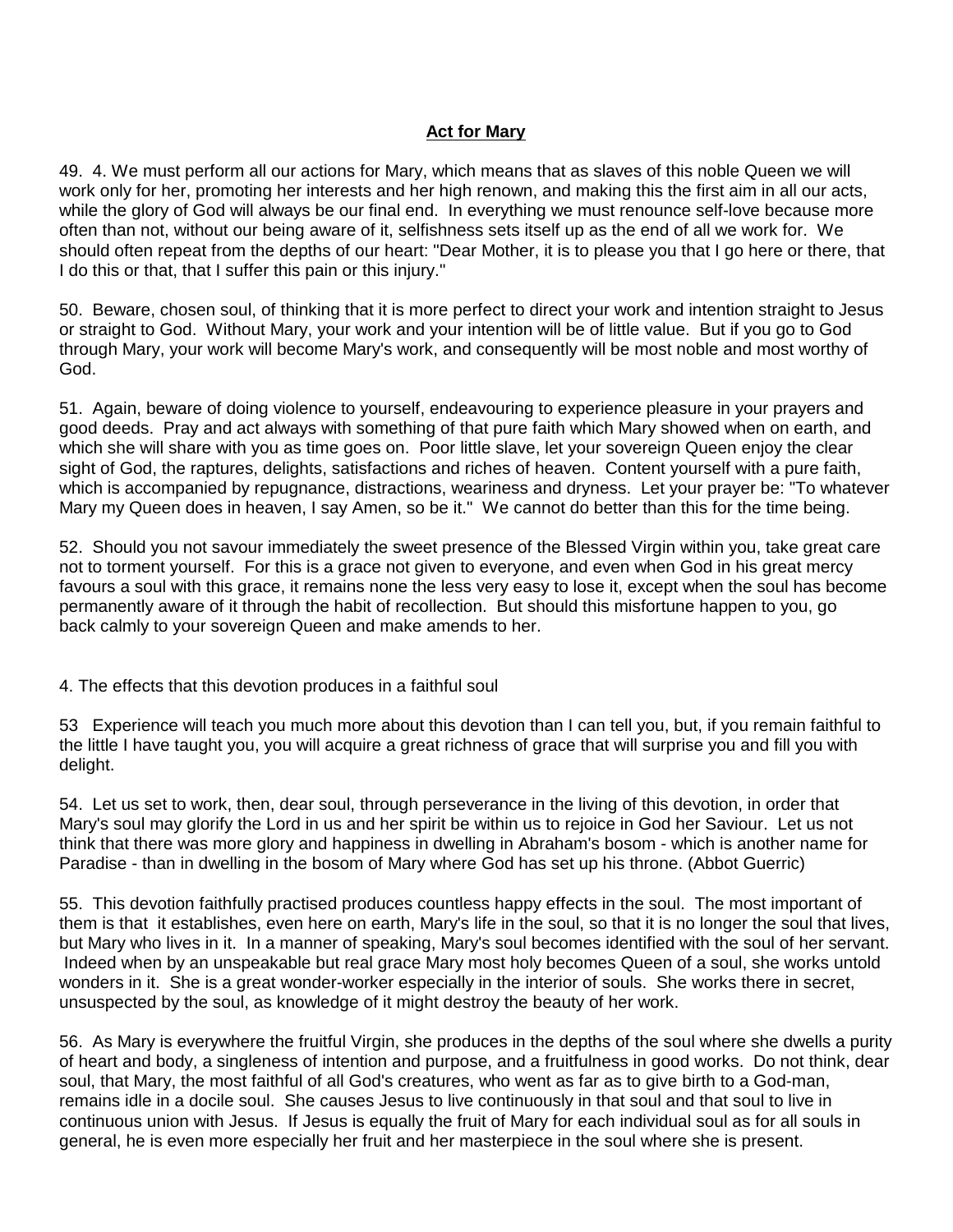57. To sum up, Mary becomes all things for the soul that wishes to serve Jesus Christ. She enlightens his mind with her pure faith. She deepens his heart with her humility. She enlarges and inflames his heart with her charity, makes it pure with her purity, makes it noble and great through her motherly care. But why dwell any longer on this? Experience alone will teach us the wonders wrought by Mary in the soul, wonders so great that the wise and the proud, and even a great number of devout people find it hard to credit them.

58. As it was through Mary that God came into the world the first time in a state of self-abasement and privation, may we not say that it will be again through Mary that he will come the second time? For does not the whole Church expect him to come and reign over all the earth and to judge the living and the dead? No one knows how and when this will come to pass, but we do know that God, whose thoughts are further from ours than heaven is from earth, will come at a time and in a manner least expected, even by the most scholarly of men and those most versed in Holy Scripture, which gives no clear guidance on this subject.

59. We are given reason to believe that, towards the end of time and perhaps sooner than we expect, God will raise up great men filled with the Holy Spirit and imbued with the spirit of Mary. Through them Mary, Queen most powerful, will work great wonders in the world, destroying sin and setting up the kingdom of Jesus her Son upon the ruins of the corrupt kingdom of the world. These holy men will accomplish this by means of the devotion of which I only trace the main outlines and which suffers from my incompetence.

#### 5. Exterior practices

60. Besides interior practices, which we have just mentioned, this devotion has certain exterior practices which must not be omitted or neglected.

#### **Consecration and its renewal**

61. The first is to choose a special feast-day to consecrate ourselves through Mary to Jesus, whose slaves we are making ourselves. This is an occasion for receiving Holy Communion and spending the day in prayer. At least once a year on the same day, we should renew the act of consecration.

Offering of a tribute in submission to the Blessed Virgin

62. The second is to give our Lady every year on that same day some little tribute as a token of our servitude and dependence. This has always been the customary homage paid by slaves to their master. This tribute could consist of an act of self-denial or an alms, or a pilgrimage, or a few prayers. St Peter Damian tells us that his brother, Blessed Marino, used to give himself the discipline in public on the same day every year before the altar of our Lady. This kind of zeal is not required, nor would we counsel it. But what little we give to our Lady we should at least offer with a heart that is humble and grateful.

A Special Celebration of the Feast of the Annunciation

63. The third practice is to celebrate every year with special fervour the feast of the Annunciation of our Lord. This is the distinctive feast of this devotion and was chosen so that we might honour and imitate that dependence which the eternal Word accepted on this day out of love for us.

The Saying of the Little Crown and the Magnificat

64. The fourth practice is to say every day, without the obligation of sin, the prayer entitled "The Little Crown of

the Blessed Virgin", which comprises three Our Fathers and twelve Hail Marys, and to say frequently the Magnificat, which is the only hymn composed by our Lady. In the Magnificat we thank God for favouring us in the past, and we beg further blessings from him in the future. One special time when we should not fail to say it is during thanksgiving after Holy Communion. A person so scholarly as Gerson informs us that our Lady herself used to recite it in thanksgiving after Holy Communion.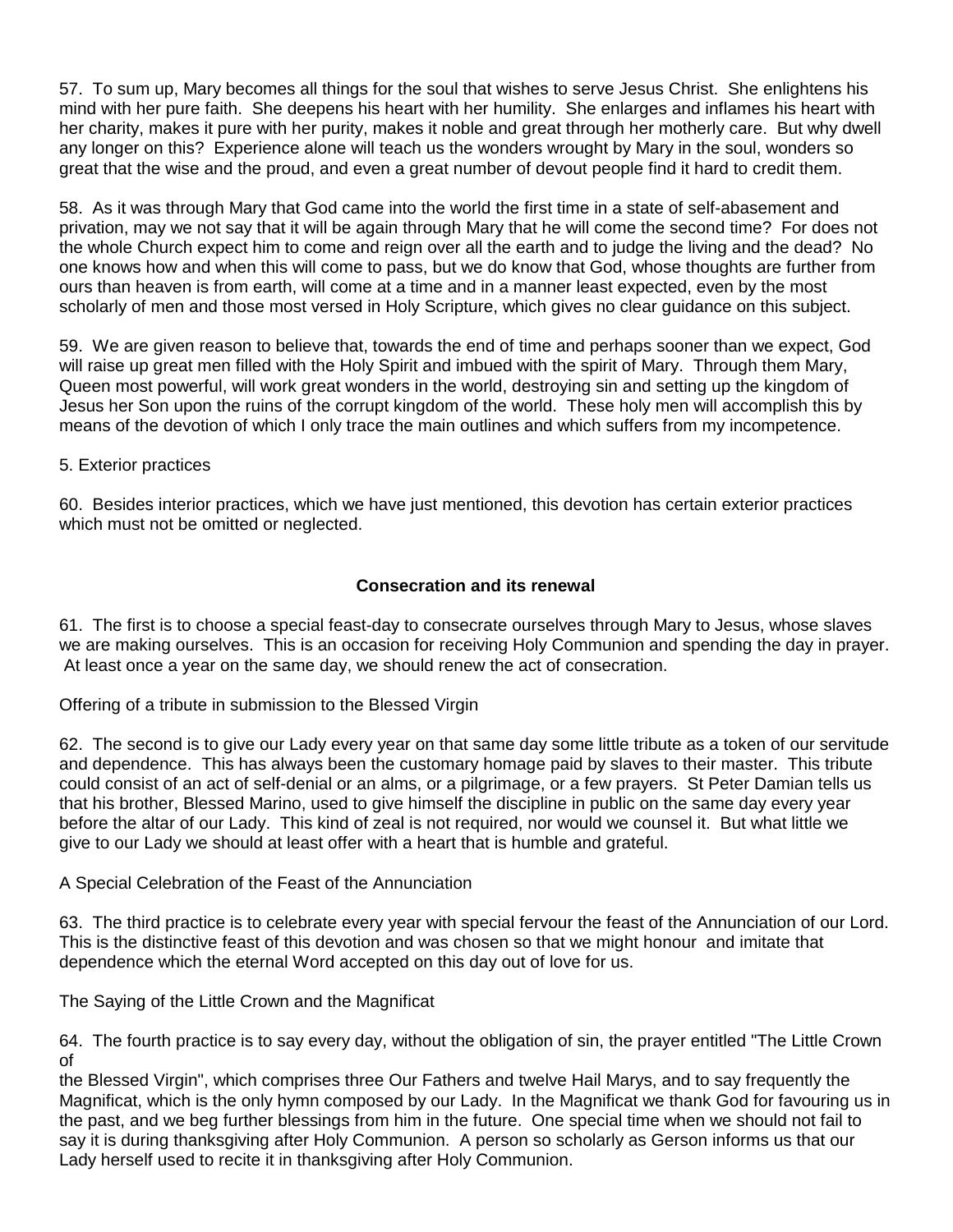#### The wearing of a little chain

65. The fifth is the wearing of a small blessed chain either around the neck, on the arm, on the foot, or about the body. Strictly speaking, this practice can be omitted without affecting the essential nature of the devotion, but just the same it would be wrong to despise or condemn it, and foolhardy to neglect it. Here are the reasons for wearing this external sign:

 (1) It signifies that we are free from the baneful chains of original and actual sin which held us in bondage.

 (2) By it we show our esteem for the cords and bonds of love with which our Lord let himself be bound that we might be truly free.

 (3) As these bonds are bonds of love, they remind us that we should do nothing except under the influence of love.

 (4) Finally, wearing this chain recalls to us once more that we are dependent on Jesus and Mary as their slaves. Eminent people who had become slaves of Jesus and Mary valued these little chains so much that they were unhappy at not being allowed to trail them publicly like the slaves of the Muslims.

 These chains of love are more valuable and more glorious than the necklaces of gold and precious stones worn by emperors, because they are the illustrious insignia of Jesus and Mary, and signify the bonds uniting us to them.

 It should be noted that if the chains are not of silver, they should for convenience' sake at least be made of iron.

 They should never be laid aside at any time, so that they may be with us even to the day of judgement. Great will be the joy, glory and triumph of the faithful slave on that day when, at the sound of the trumpet, his bones rise from the earth still bound by the chain of holy bondage, which to all appearance has not decayed. This thought alone should convince a devout slave never to take off his chain, however inconvenient it may be.

#### **SUPPLEMENT**

#### A. PRAYER TO JESUS

66. Most loving Jesus, permit me to express my heartfelt gratitude to you for your kindness in giving me to your holy Mother through the devotion of holy bondage, and so making her my advocate to plead with your Majesty on my behalf, and make up for all that I lack through my inadequacy.

 Alas, O Lord, I am so wretched that without my dear Mother I would certainly be lost. Yes, I always need Mary when I am approaching you. I need her to calm your indignation at the many offences I have committed every day. I need her to save me from the just sentence of eternal punishment I have deservedly incurred. I need her to turn to you, speak to you, pray to you, approach you and please you. I need her to help me save my soul and the souls of others. In a word, I need her so that I may always do your holy will and seek your greater glory in everything I do.

 Would that I could publish throughout the whole world the mercy which you have shown to me! Would that the whole world could know that without Mary I would now be doomed! If only I could offer adequate thanks for such a great benefit as Mary! She is within me. What a precious possession and what a consolation for me! Should I not in return be all hers? If I were not , how ungrateful would I be! My dear Saviour, send me death rather than I should be guilty of such a lapse, for I would rather die than not belong to Mary.

 Like St. John the Evangelist at the foot of the Cross, I have taken her times without number as my total good and as often have I given myself to her. But if I have not done so as perfectly as you, dear Jesus, would wish, I now do so according to your desire. If you still see in my soul or body anything that does not belong to this noble Queen, please pluck it out and cast it far from me, because anything of mine which does not belong to Mary is unworthy of you.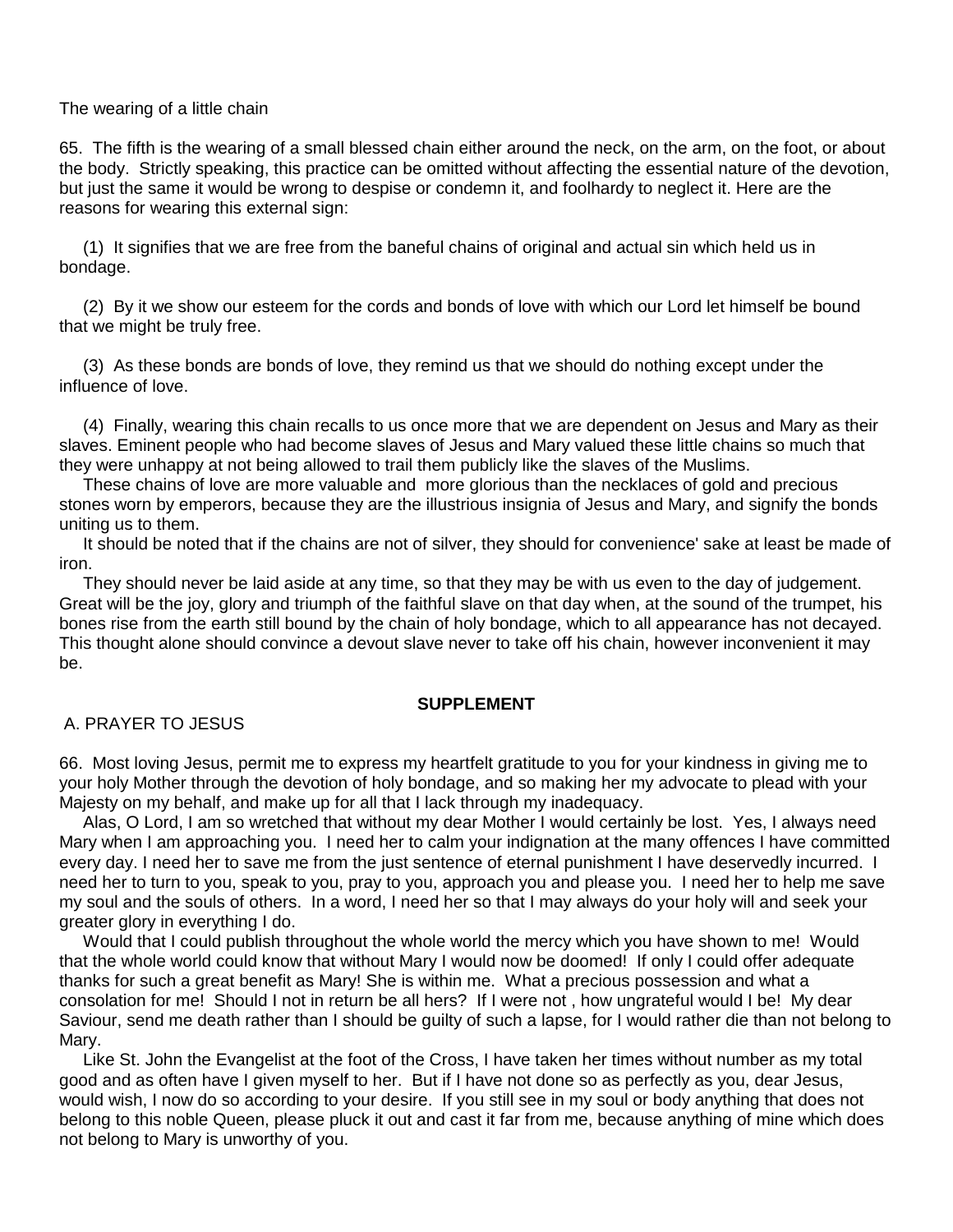67. Holy Spirit, grant me all these graces. Implant in my soul the tree of true life, which is Mary. Foster it and

cultivate it so that it grows and blossoms and brings forth the fruit of life in abundance. Holy Spirit, give me a great love and longing for Mary, your exalted spouse. Give me a great trust in her maternal heart and a continuous access to her compassion, so that with her you may truly form Jesus, great and powerful, in me until I attain the fullness of his perfect age. Amen.

#### B. PRAYER TO MARY (FOR HER FAITHFUL SLAVES)

68. Hail, Mary, most beloved daughter of the eternal Father; hail, Mary, most admirable mother of the Son; hail, Mary, most faithful spouse of the Holy Spirit; hail, Mary, Mother most dear, Lady most lovable, Queen most powerful! Hail, Mary, my joy, my glory, my heart and soul. You are all mine through God's mercy, but I am all yours in justice. Yet I do not belong sufficiently to you, and so once again, as a slave who always belongs to his master, I give myself wholly to you, reserving nothing for myself or for others.

 If you still see anything in me which is not given to you, please take it now. Make yourself completely owner of all my capabilities. Destroy in me everything that is displeasing to God. Uproot it and bring it to nothing. Implant in me all that you deem to be good; improve it and make it increase in me.

 May the light of your faith dispel the darkness of my mind. May your deep humility take the place of my pride. May your heavenly contemplation put an end to the distractions of my wandering imagination. May your continuous vision of God fill my memory with his presence. May the burning love of your heart inflame the coldness of mine. May your virtues take the place of my sins. May your merits be my adornment and make up for my unworthiness before God. Finally, most dearly beloved Mother, grant, if it be possible, that I may have no other spirit but yours to know Jesus and his divine will. May I have no soul but yours to praise and glorify the Lord. May I have no heart but yours to love God purely and ardently as you love him.

69. I do not ask for visions or revelations, for sensible devotion or even spiritual pleasures. It is your privilege to see God clearly in perpetual light. It is your privilege to savour the delights of heaven where nothing is without sweetness. It is your privilege to triumph gloriously in heaven at the right hand of your Son without further humiliation, and to command angels, men, and demons, without resistance on their part. It is your privilege to dispose at your own choice of all the good gifts of God without any exception.

 Such, most holy Mary, is the excellent portion which the Lord has given you, and which will never be taken from you, and which gives me great joy. As for my portion here on earth, I wish only to have a share in yours, that is, to have simple faith without seeing or tasting, to suffer joyfully without the consolation of men, to die daily to myself without flinching, to work gallantly for you even until death without any self-interest, as the most worthless of your slaves. The only grace I beg you in your kindness to obtain for me is that every day and moment of my life I may say this threefold Amen: Amen, so be it, to all you did upon earth; Amen, so be it, to all you are doing now in heaven; Amen, so be it, to all you are doing in my soul. In that way, you and you alone will fully glorify Jesus in me during all my life and throughout eternity. Amen.

#### IV. THE CARE AND GROWTH OF THE TREE OF LIFE, or, in other words, HOW BEST TO CAUSE MARY TO LIVE AND REIGN IN OUR SOULS

#### A. The holy slavery of love. The Tree of life.

70. Have you understood with the help of the Holy Spirit what I have tried to explain in the preceding pages? If so, be thankful to God. It is a secret of which very few people are aware. If you have discovered this treasure in the field of Mary, this pearl of great price, you should sell all you have to purchase it. You must offer yourself to Mary, happily lose yourself in her, only to find God in her.

 If the Holy Spirit has planted in your soul the true Tree of Life, which is the devotion that I have just explained, you should see carefully to its cultivation, so that it will yield its fruit in due season. This devotion is like the mustard seed of the Gospel, which is indeed the smallest of all seeds, but nevertheless it grows into a big plant, shooting up so high that the birds of the air, that is, the elect, come and make their nest in its branches. They repose there, shaded from the heat of the sun, and safely hidden from beasts of prey.